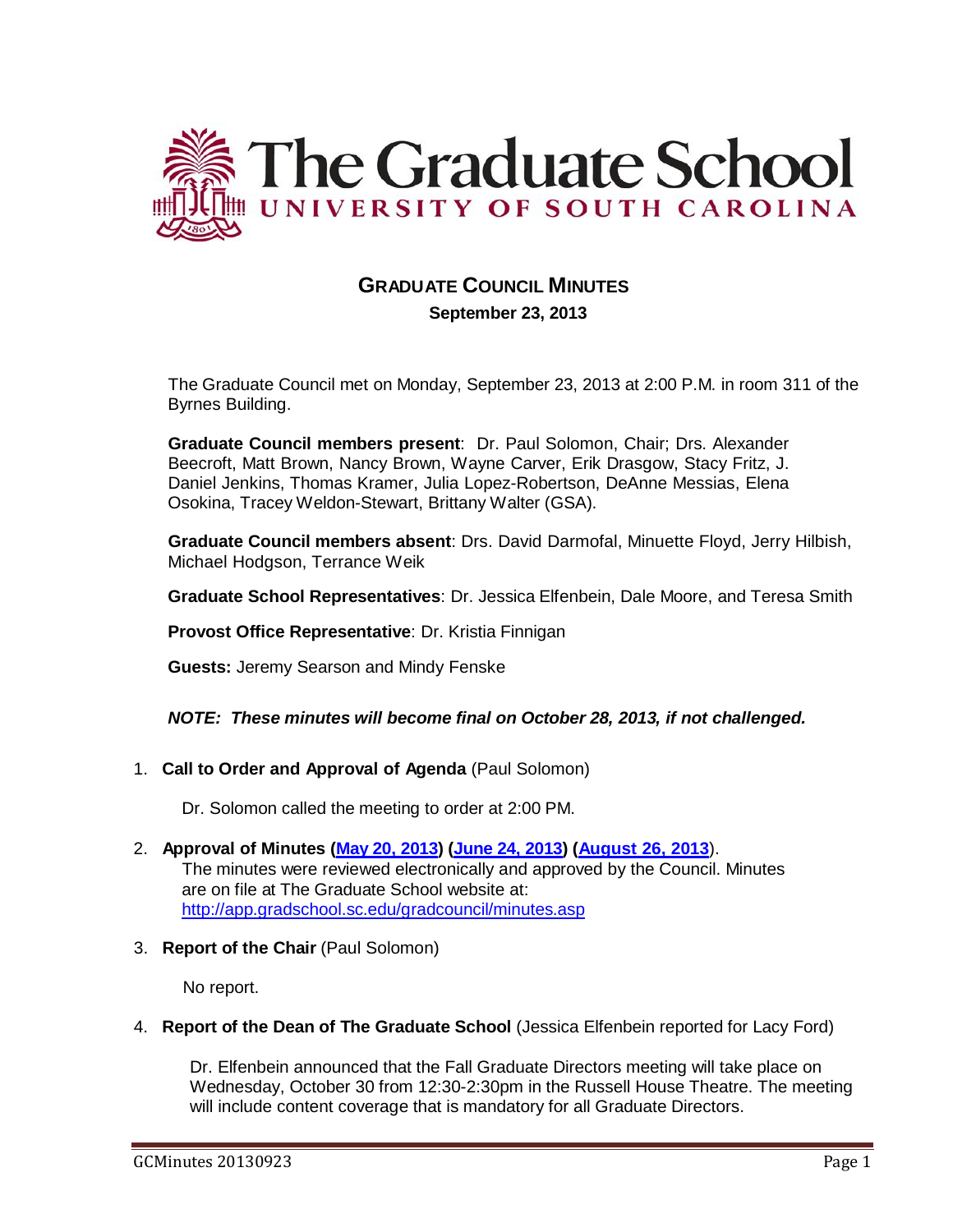Due to an agreement between the University of South Carolina and the Department of Justice, mandatory attendance at a session is required to discuss confidentiality in the handling of student records. Please spread the word to your graduate directors. If this meeting time is inconvenient, there will be additional training dates available through CTE. However the training is mandatory for all faculty and graduate directors.

The mandatory order was issued and will be enforced by Christine Curtis in the Provosts office. She can answer any questions.

#### 5. **Report of the Associate Dean / Secretary of the Graduate Council** (Murray Mitchell)

Dr. Mitchell reported that there are ongoing issues with the graduate bulletin revision process. Staff working on the bulletin is experiencing technical issues with new software. Therefore, upgrading the manual is still ongoing at this time. Patience is appreciated.

The Graduate Council Manual is updated and available on the Graduate School's website. The Manual is about the operation of the Graduate Council. The operating directions may be revised further as it relates to the Grievance, Appeals and Petitions committee. A format must still be developed for students who want to file a grievance, petition or appeal. This will produce a more structured format to assist students in presenting their issue.

The Graduate Director Manual is also being revised due to the transition from IMS to Banner. Currently, we are looking over the information in the manual to see if websites and web links are still valid.

The Graduate School has updated the forms in the Forms Library on the Graduate School's website. We have removed all references to social security numbers on specific forms. We have replaced the number with the USC ID. If you have a lot of hard-copy forms in your office, please use the updated forms from the Graduate School's website.

#### 6. **Report of the Graduate Student Association Representative** (Brittany Walter)

Brittany Walter introduced herself to Council as the GSA Representative. She announced that the first GSA Executive Committee meeting will be held on Thursday, September 26.

Dr. Elfenbein added that the Graduate School, the GSA and the CTE are co-sponsoring a Financial Literacy program for graduate students on campus. We are working with AAUW on a program called start smart. We have trained facilitators across campus to teach training focused on how to negotiate first salaries and budgeting. The Graduate School is very excited to be working with the GSA on this effort.

#### 7. **Report of the Academic Policy and Practices Committee** (Stacy Fritz)

Dr. Mitchell mentioned that there will soon be issues for academic policy committee to address in the upcoming weeks. These issues include approval of an associate status for graduate faculty members intended to allow fulltime research faculty to serve on graduate committees and to chair thesis and dissertation committees. This measure has been approved in principle. It will still need to be approved by the President and/or the Provost and the Board of Trustees. Once approved there, it will come to the Academic Policy and Practices committee to formulate the procedure for implementation of associate status within departments.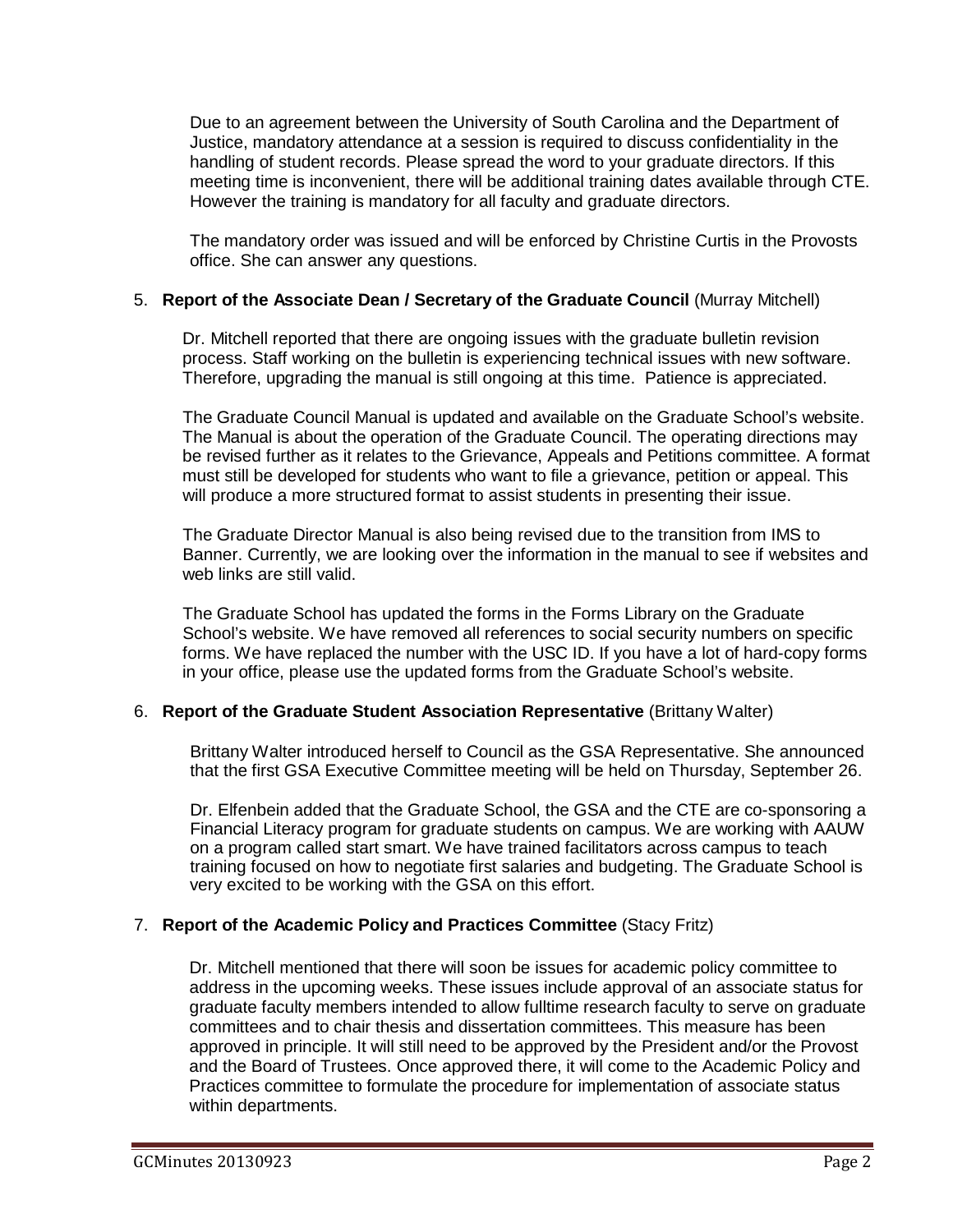#### 8. **Report of the Committee on 500/600 Level Courses, Distance Education and Special Courses** (Murray Mitchell)

A listing of 500/600 Level Courses was presented to Council. No action was required on these courses. The listing was presented to the Council for informational purposes only.

**New Course Proposal** BIOL 612 Virology – Classical and Emerging Concepts (3)

### **New Course Proposals**

IBUS 541 Business in Latin America (3) IBUS 542 Business in Asia (3) IBUS 543 Business in Europe (3) IBUS 544 Business in Africa (3)

#### **New Course Proposals and Distance Education Delivery**

ENVR 531 Sustainability Management and Leadership Strategy (3-4)

[Effective: Spring 2014]

**Course Change Proposals** BIOL 612 Virology – Classical and Emerging Concepts (3)

9. **Fellowships and Scholarships Committee** (Wayne Carver)

No report

10. **Report of the Science, Math, and Related Professional Program Committee** (DeAnne Messias)

#### **COLLEGE OF ENGINEERING AND COMPUTING**

*Civil and Environmental Engineering*

#### **New Course Proposal APPROVED**

#### ECIV 707 Management of Engineering Projects (3)

The course Management of Engineering Projects focuses on using a system engineering approach for project. Management Practical assignments are combined with accepted standards for managing and leading engineering projects. This includes topics such as risk, time, and resources management of engineering projects among other subjects. [Effective: Spring 2014]

#### **New Course Proposal APPROVED**

ECIV 708 Engineering Risk and Reliability (3)

The course covers the analysis of rick in engineering design. Risk analysis is presented in the context of reliability in engineering design including applications to mechanical and electrical systems. Concepts of failure modes are discussed. The effect of maintenance on reliability is presented along with discussions of life cycle costs. [Effective: Spring 2014]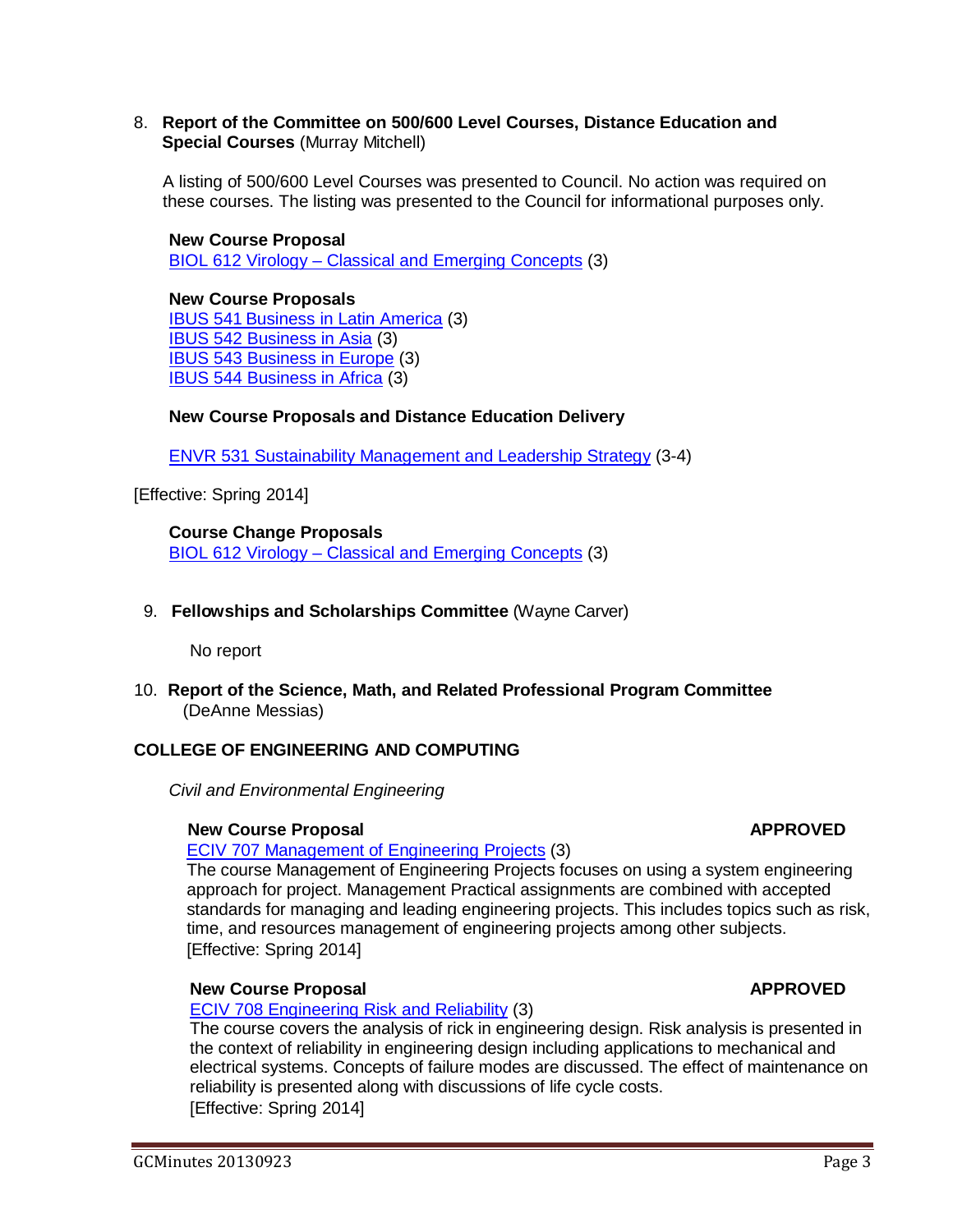#### **COLLEGE OF NURSING**

*Nursing*

#### **Bulletin Change APPROVED**

#### MSN, Post Master's [Certificate](http://gradschool.sc.edu/facstaff/gradcouncil/2013/813%20BCH%20MSN%20Post%20Masters%20Certificate%20and%20DNP-AGACNP_Redacted.pdf) and DNP – AGACNP

From: Acute Care Nurse Practitioner

To: Adult Gerontology Acute Care Practitioner (AGACNP)

The emphasis areas name changes conform to the accrediting bodies and national certification changes in names for the specialty area of advanced practice nursing. The name changes must be present on the transcript to allow students to sit for the national certification exams.

[Effective: Fall 2014]

#### **Bulletin Change APPROVED**

#### MSN, Post Master's [Certificate](http://gradschool.sc.edu/facstaff/gradcouncil/2013/814%20PCH%20MSN%2C%20Post%20Master%27s%20Certificate%20and%20DNP-FNP_Redacted.pdf) and DNP - FNP

From: Primary Care Practitioner To: Family Nurse Practitioner (FNP)

The emphasis areas name changes conform to the accrediting bodies and national certification changes in names for the specialty area of advanced practice nursing. The name changes must be present on the transcript to allow students to sit for the national certification exams.

[Effective: Fall 2014]

#### **Bulletin Change APPROVED**

NPSY 758 Certificate of Graduate Studies in Psychiatric Rehabilitation (3) From: DSM-IV

To: DSM-V Classification of mental disorders using the DSM-V, standard reference of the American Psychiatric Association, and the interpretation of formalized evaluations and appraisal techniques in achieving differential diagnoses.

 [Prerequisite: NPSY 757] [Effective: Fall 2014]

#### **New Course Proposal APPROVED**

ENHS 797 [Global Environmental Health](http://gradschool.sc.edu/facstaff/gradcouncil/2013/ENHS%20797%20NCP%20for%208-26-13_Redacted.pdf) and Food Security (3)

Global environmental health with a focus on food security in developing national, including crop responses to warming, soil changes, more variable precipitation inputs and expanding geographical range of pests. [Prerequisite: ENHS 797] [Effective: Fall 2014]

*Department of Statistics*

**Academic Program Actions APPROVED**

[Statistics,](http://gradschool.sc.edu/facstaff/gradcouncil/2013/Statistics%20MS_Redacted.pdf) Master of Science (35)

**Academic Program Actions** Statistics, Doctor of Philosophy (65) **APPROVED**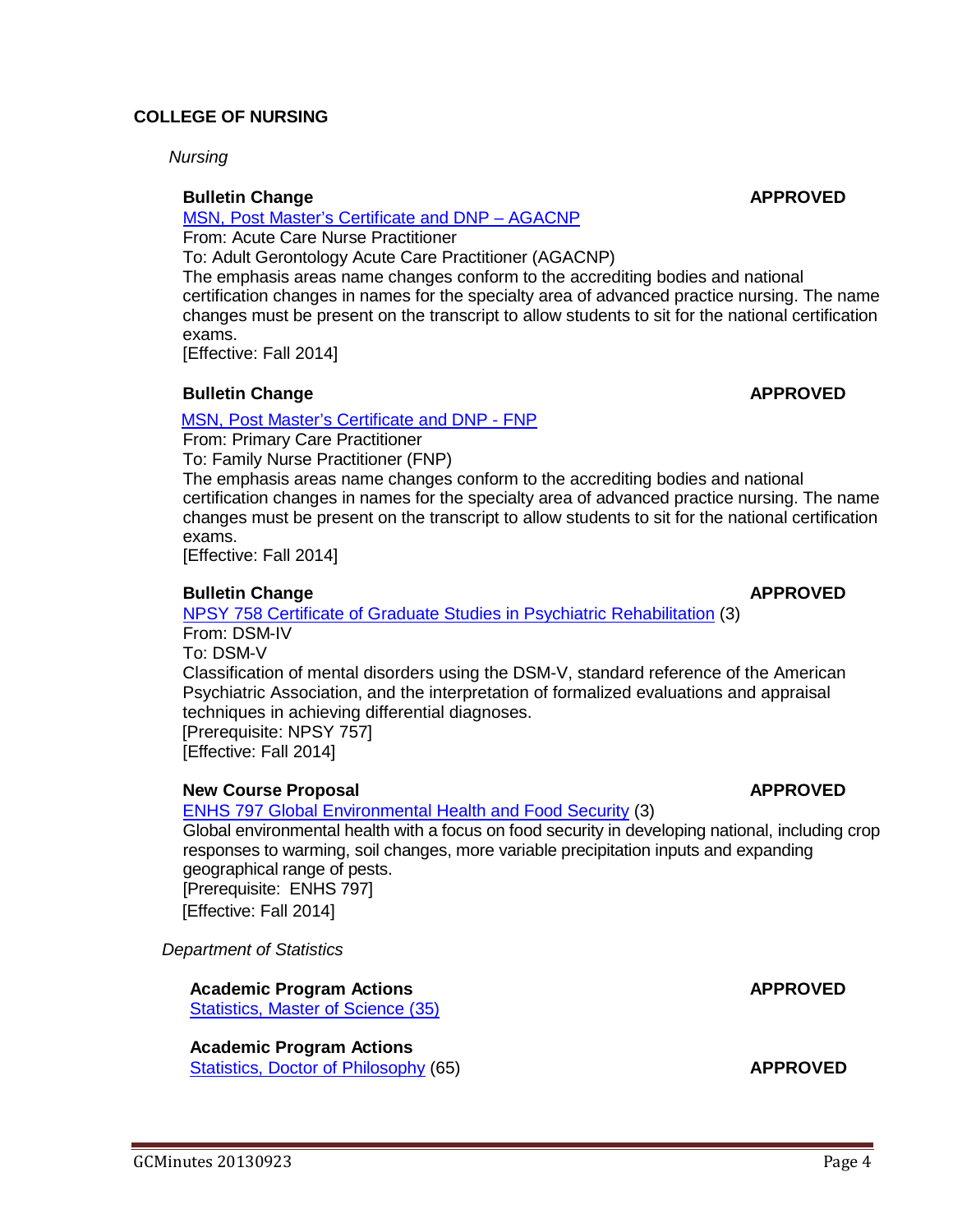#### 11**. Report of the Humanities, Social Sciences, Education, and Related Professional Programs Committee** (J. Daniel Jenkins)

### **COLLEGE OF ARTS AND SCIENCES**

*Education*

# **Academic Program Actions, EDST APPROVED**

[Program Name/Curriculum](http://gradschool.sc.edu/facstaff/gradcouncil/2013/APA%2C%20Program%20Name%20Change_Redacted.pdf) Change Educational Research

**New Course Proposal <b>APPROVED** EDPY 704 The Field [of Educational](http://gradschool.sc.edu/facstaff/gradcouncil/2013/EDPY%20704%20NCP%207-30-13_Redacted.pdf) Psychology (3)

#### **Course Change Proposals APPROVED**

EDPY 706 Human [Development and](http://gradschool.sc.edu/facstaff/gradcouncil/2013/EDPY%20706%20CCP%207-30-13_Redacted.pdf) Learning Situations (3) [EDPY 741](http://gradschool.sc.edu/facstaff/gradcouncil/2013/EDPY%20741%20CCP%207-30-13_Redacted.pdf) Cognition: Basic Processes (3) Pre/Co-req: EDPY 706 EDPY 751 [Psychological Analysis](http://gradschool.sc.edu/facstaff/gradcouncil/2013/EDPY%20751%20CCP%207-30-13_Redacted.pdf) of Instruction I (3) EDPY 752 [Psychological Analysis](http://gradschool.sc.edu/facstaff/gradcouncil/2013/EDPY%20752%20CCP%207-30-13_Redacted.pdf) of Instruction II (3) Pre/Co-req: EDPY 751 EDRM 789 Principles and Applications of [Structural Equation](http://gradschool.sc.edu/facstaff/gradcouncil/2013/EDRM%20789%20CCP%207-30-13_Redacted.pdf) Modeling (3) Pre/Co-req: EDRM 711 or equivalent

[Effective: Fall 2014]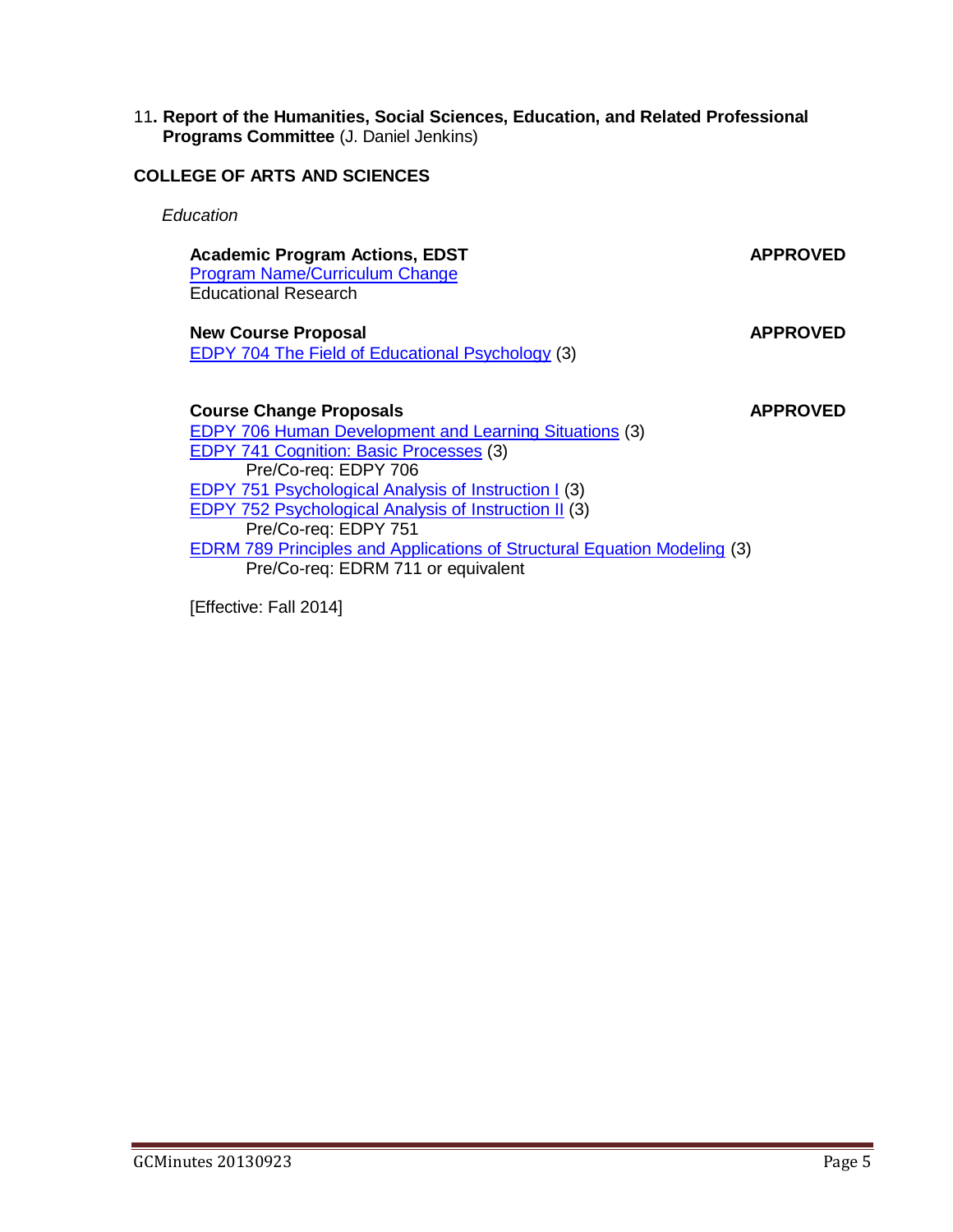SPCH 741 [Rhetorical Criticism](http://gradschool.sc.edu/facstaff/gradcouncil/2013/814%20CCP%20SPCH%20741%20BCH%20JUS_Redacted.pdf) (3) Pre-req: Permission of Graduate Director for non-degree students [SPCH 744](http://gradschool.sc.edu/facstaff/gradcouncil/2013/814%20CCP%20SPCH%20744%20BCH%20JUS_Redacted.pdf) Studies in Public Address (3) SPCH 746 Studies in the Rhetoric of [Movements](http://gradschool.sc.edu/facstaff/gradcouncil/2013/814%20CCP%20SPCH%20746%20%20BCH%20JUS_Redacted.pdf) (3) SPCH 747 Rhetorical Power, [Institutional Discourse](http://gradschool.sc.edu/facstaff/gradcouncil/2013/814%20NCP%20SPCH%20747%20JUS_Redacted.pdf) and Recognition (3) SPCH 749 Performance Studies in [Communication](http://gradschool.sc.edu/facstaff/gradcouncil/2013/814%20CCP%20SPCH%20749%20BCH%20JUS_Redacted.pdf) (3) SPCH 751 [Performance](http://gradschool.sc.edu/facstaff/gradcouncil/2013/814%20NCP%20SPCH%20751%20JUS_Redacted.pdf) Criticism (3) SPCH 755 Theories of Performance, [Representation](http://gradschool.sc.edu/facstaff/gradcouncil/2013/814%20NCP%20SPCH%20755%20JUS_Redacted.pdf) and Advocacy (3) SPCH 760 Advanced Studies in [Argumentation](http://gradschool.sc.edu/facstaff/gradcouncil/2013/814%20CCP%20SPCH%20760%20BCH%20JUS_Redacted.pdf) and Debates (3) [SPCH 761](http://gradschool.sc.edu/facstaff/gradcouncil/2013/814%20NCP%20SPCH%20761%20JUS_Redacted.pdf) Ethics and Politics of Rhetoric (3) SPCH 764 Rhetoric, Violence, and the [Discourse](http://gradschool.sc.edu/facstaff/gradcouncil/2013/814%20NCP%20SPCH%20764%20JUS_Redacted.pdf) of Human Rights (3) SPCH 790 Topics in Speech [Communication](http://gradschool.sc.edu/facstaff/gradcouncil/2013/814%20CCP%20SPCH%20790%20BCH%20JUS_Redacted.pdf) (3) SPCH 792 [Classical Rhetoric, cross-listed](http://gradschool.sc.edu/facstaff/gradcouncil/2013/815%20spch-engl%20792%20crosslist%20ccp_Redacted.pdf) with ENGL 792 (3) Pre-req: Permission of Graduate Director for non-degree students SPCH 793 Rhetorical Theory and [Practice, Medieval to](http://gradschool.sc.edu/facstaff/gradcouncil/2013/815%20spch-engl%20793%20crosslist%20ccp_Redacted.pdf) Modern, cross-listed with ENGL 793 (3) SPCH 794 Modern [Rhetorical Theory,](http://gradschool.sc.edu/facstaff/gradcouncil/2013/815%20spch-engl%20794%20crosslist%20ccp_Redacted.pdf) cross-listed with ENGL 794 (3) SPCH 799 Thesis [Preparation](http://gradschool.sc.edu/facstaff/gradcouncil/2013/815%20spch%20799%20Thesis%20Preparation%20ccp_Redacted.pdf) (1-9)

*Department of English Language and Literature - Speech*

SPCH 701 Teaching Speech [Communication](http://gradschool.sc.edu/facstaff/gradcouncil/2013/814%20CCP%20SPCH%20701%20BCH%20JUS_Redacted.pdf) (3) [SPCH 702](http://gradschool.sc.edu/facstaff/gradcouncil/2013/814%20CCP%20SPCH%20702%20JUS_Redacted.pdf) Directing Debate and Forensics (3)

[SPCH 736](http://gradschool.sc.edu/facstaff/gradcouncil/2013/814%20NCP%20SPCH%20736%20JUS_Redacted.pdf) Critical Theory and Rhetoric (3)

## [Effective: Fall 2014]

| <b>SPCH 796 Special Projects (1-3) (Awaiting syllabi)</b> | <b>TABLED</b> |
|-----------------------------------------------------------|---------------|
| <b>SPCH 797 Special Projects (1-3) (Awaiting syllabi)</b> | <b>TABLED</b> |

**Course Change Proposals APPROVED**

SPCH 700 Issues and Methods in Speech [Communication](http://gradschool.sc.edu/facstaff/gradcouncil/2013/814%20CCP%20SPCH%20700%20BCH%20JUS_Redacted.pdf) Research (3)

SPCH 712 Studies in the Rhetoric of Science and [Technology](http://gradschool.sc.edu/facstaff/gradcouncil/2013/814%20CCP%20SPCH%20712%20BCH%20JUS_Redacted.pdf) (3)

[Effective: Fall 2014]

*Department of Physical Education and Athletic Training*

## **Academic Program Actions/Bulletin Change APPROVED**

# MS in [Physical Education](http://gradschool.sc.edu/facstaff/gradcouncil/2013/MS%20in%20Physical%20Education%20APA%20BCH_Redacted.pdf)

To add new courses to curriculum

## **Course Change Proposals APPROVED**

PEDU 734 Advanced Assessment and [Management](http://gradschool.sc.edu/facstaff/gradcouncil/2013/PEDU%20734%20CCP%204-2-13_Redacted.pdf) of Athletic Injuries (3) PEDU 735 [Contemporary](http://gradschool.sc.edu/facstaff/gradcouncil/2013/PEDU%20735%20Contemporary%20Issues%20in%20Athletic%20Training%20CCP%20BCH_Redacted%208-1-13.pdf) Issues in Athletic Training (3) PEDU 736 Advanced Treatment and [Rehabilitation](http://gradschool.sc.edu/facstaff/gradcouncil/2013/PEDU%20736%20Advanced%20Treatment%20and%20Rehabilitation%20of%20Athletic%20Injuries%20CCP%20BCH%208-1-13.pdf) of Athletic injuries (3) [PEDU 737](http://gradschool.sc.edu/facstaff/gradcouncil/2013/PEDU%20737%20Current%20Research%20in%20Athletic%20Training%20Education%20CCP%20BCH%208-1-13.pdf) Current Research in Athletic Training Education (3) PEDU 770 Research Methods in [Physical Education](http://gradschool.sc.edu/facstaff/gradcouncil/2013/PEDU%20770%20Research%20Methods%20in%20Physical%20Education%20CCP%20BCH.pdf) (3) PEDU 798 Project in [Physical Education](http://gradschool.sc.edu/facstaff/gradcouncil/2013/PEDU%20798%20Project%20in%20Physical%20Education%20CCP%20BCH.pdf) (3) PEDU 799 Thesis [Preparation](http://gradschool.sc.edu/facstaff/gradcouncil/2013/PEDU%20799%20Thesis%20Preparation%20CCP%20BCH.pdf) (1-9)

[Effective: Fall 2014]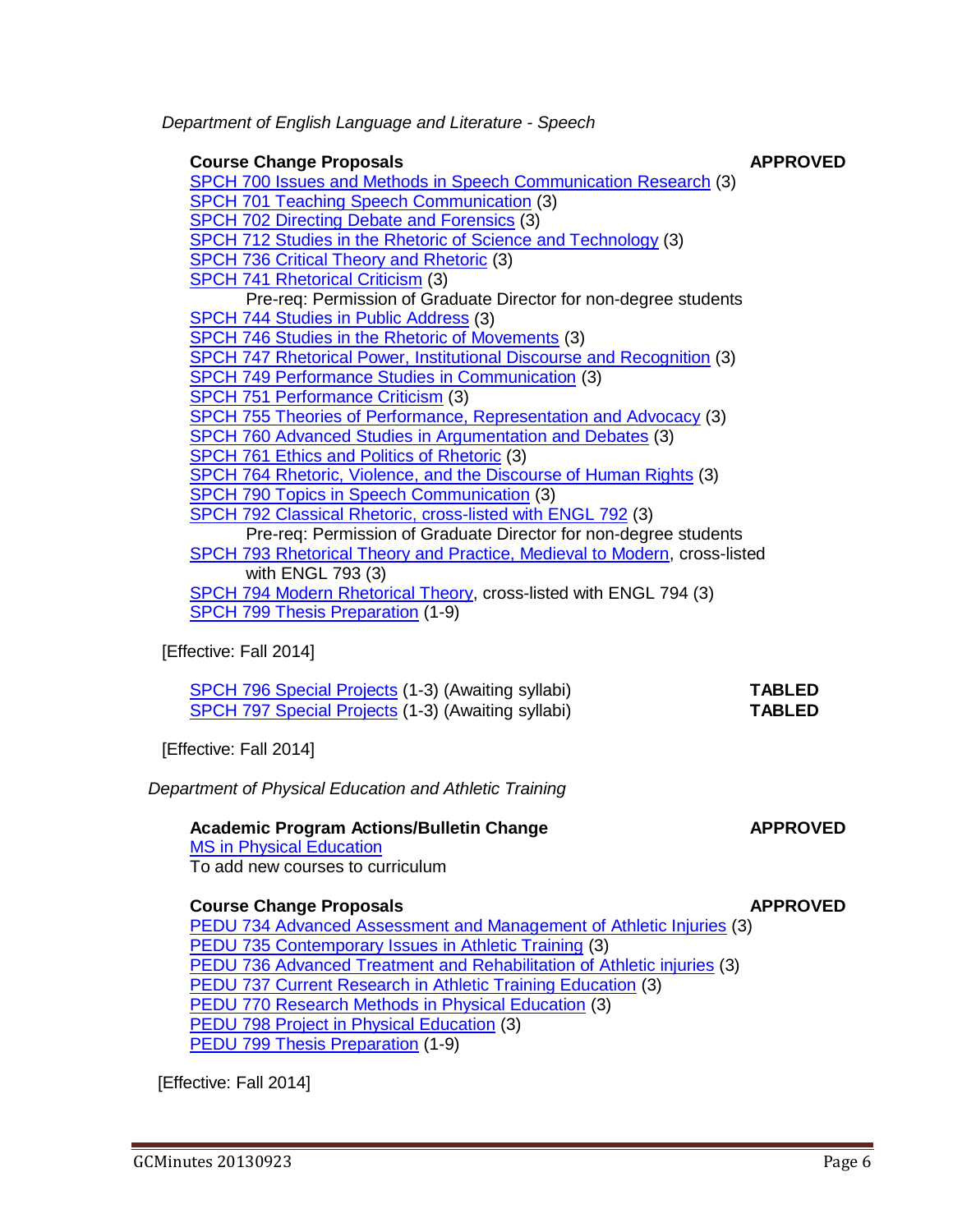#### **New Course Proposals APPROVED**

### ATEP 733 Evidence-Based Practice in [Medical Emergencies](http://gradschool.sc.edu/facstaff/gradcouncil/2013/ATEP%20733%20Evidence%20Based%20Practice%20in%20Medical%20Emergencies%20NCP.pdf) (3)

 Examination of common injuries and illnesses that lead to medical emergences (e.g., sudden death) in sport and physical activity. Critical analysis of research to determine prevention and treatment strategies.

# [ATEP 738](http://gradschool.sc.edu/facstaff/gradcouncil/2013/ATEP%20738%20Advanced%20Athletic%20Training%20Practicum%20I%20NCP.pdf) Advanced Athletic Training Practicum I (1-3) **APPROVED**

 Provides advanced practical experience and the integration of evidence-based practice in sports medicine settings. Course content will focus on graduate research project and topics related to athletic training education.

#### [ATEP 739](http://gradschool.sc.edu/facstaff/gradcouncil/2013/ATEP%20739%20Advanced%20Clinical%20Practicum%20in%20Athletic%20Training%20II%20NCP.pdf) Advanced Clinical Practicum in Athletic Training II (1-3) **APPROVED** Provides advanced practical experience and the integration of evidence-based practice in the sports medicine settings. Course content will focus on graduate research project and topics related to athletic training administration and management.

# ATEP 740 Evidence-Based Practice in [Weight Management](http://gradschool.sc.edu/facstaff/gradcouncil/2013/ATEP%20740%20Evidenced%20Based%20Practice%20in%20Weight%20Management%20Assessment%20NCP.pdf) Assessment (3) **APPROVED**

 Critical analysis of the current literature on weight control and health, metabolism, energy balance, and role of diet and exercise in prevention and/or treatment in weight management in the physically active population.

[Effective: Fall 2014]

*Department of Instruction and Teacher Education*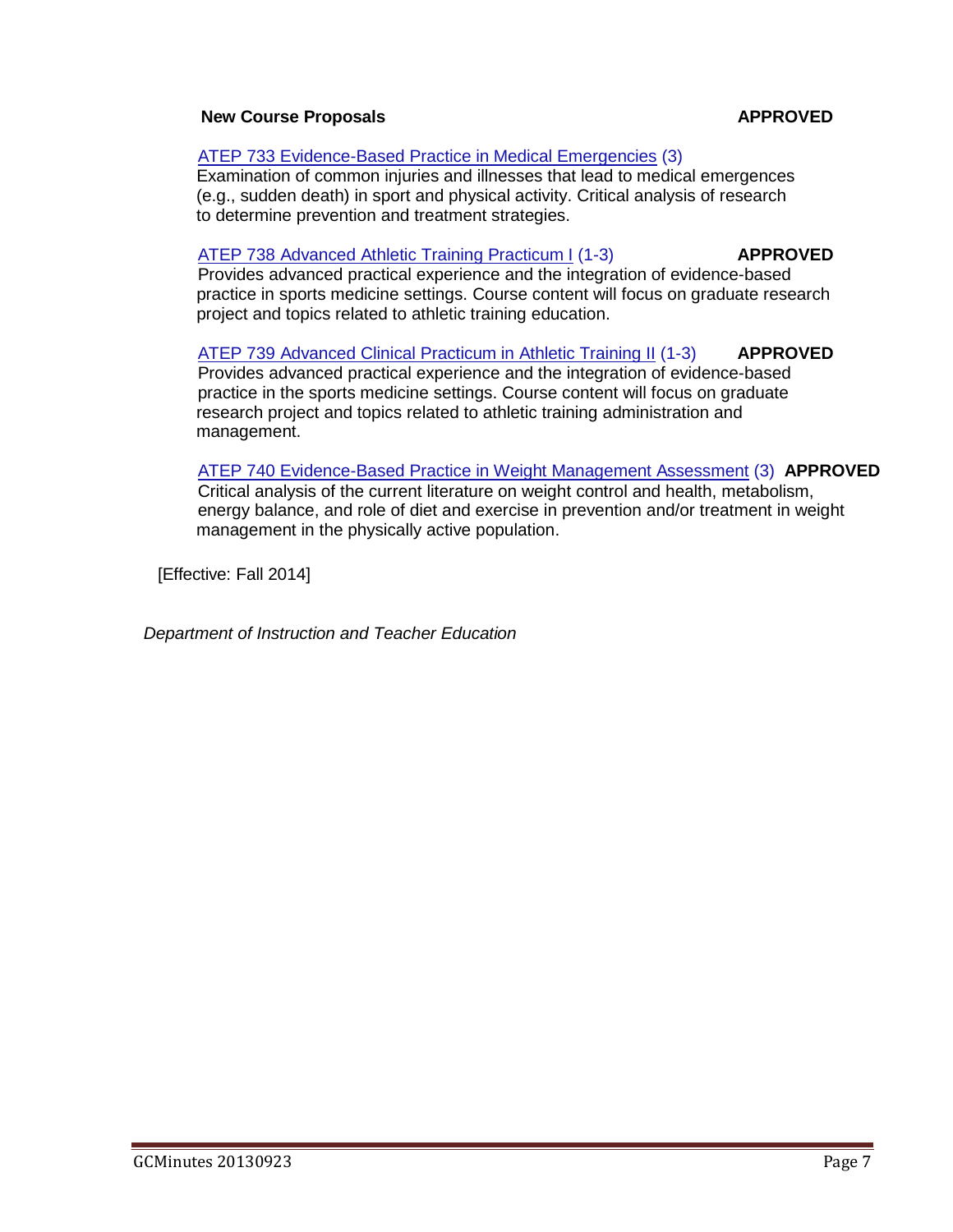### **Academic Program Actions/Bulletin Change APPROVED**

Master's in [Secondary](http://gradschool.sc.edu/facstaff/gradcouncil/2013/APA%20Secondary%20Education%20MT_Redacted.pdf) Education, M.T.

#### **Course Change Proposals APPROVED**

EDSE [775B Teaching](http://gradschool.sc.edu/facstaff/gradcouncil/2013/EDSE%20775B%20CCP-Redacted.pdf) Internship in High School History and Social Studies (9) Pre-req: EDSE 775A, Co-req: EDSE 784 EDSE [776B Teaching](http://gradschool.sc.edu/facstaff/gradcouncil/2013/EDSE%20776B%20CCP_Redacted.pdf) Internship in High School English (9) Pre-req: EDSE 776A, Co-req: EDSE 784 EDSE [778B Teaching](http://gradschool.sc.edu/facstaff/gradcouncil/2013/EDSE%20778B%20CCP_Redacted.pdf) Internship in High School Math (9) Pre-req: EDSE 778A, Co-req: EDSE 784 EDSE 781B Teaching Internship in High [School Science](http://gradschool.sc.edu/facstaff/gradcouncil/2013/EDSE%20781B%20CCP_Redacted.pdf) (9) Pre-req: EDSE 781A, Co-req: EDSE 784

[Effective: Fall 2014]

*Department of Educational Leadership and Policies*

**Academic Program Actions APPROVED** Termination of an Area of [Emphasis: Organization,](http://gradschool.sc.edu/facstaff/gradcouncil/2013/APA%20Termination%20of%20Area%20of%20Emphasis%207-31-13_Redacted.pdf) Leadership, and Change

[Effective: Fall 2014]

*Department of Linguistics*

| <b>Course Change Proposal</b><br><b>LING 797 Technology in Foreign Language Education (3)</b><br>Cross-listed with FORL 772 | <b>APPROVED</b> |
|-----------------------------------------------------------------------------------------------------------------------------|-----------------|
| [Effective: Fall 2014]                                                                                                      |                 |
| Department of Sociology                                                                                                     |                 |
| <b>Academic Program Actions/Bulletin Change</b><br>MA in Sociology (30)                                                     | <b>APPROVED</b> |
| PhD in Sociology (66)                                                                                                       | <b>TABLED</b>   |
| [Effective: Fall 2014]                                                                                                      |                 |
| School of Music                                                                                                             |                 |
| <b>Academic Program Actions</b><br><b>Master of Music in Violin Pedagogy (32)</b>                                           | <b>APPROVED</b> |
| [Effective: Fall 2014]                                                                                                      |                 |
| Department of Psychology                                                                                                    |                 |
| <b>Course Change Proposals (Awaiting Syllabi)</b><br>DSVC 827 Applied Individual and Couples Psychotherapy (3)              | TABLED          |

pplied Individual and Couples [Psychotherapy](http://gradschool.sc.edu/facstaff/gradcouncil/2013/PSYC%20827%20CCP%207-30-13_Redacted.pdf) (3) Pre-req: PSYC 725 and consent of instructor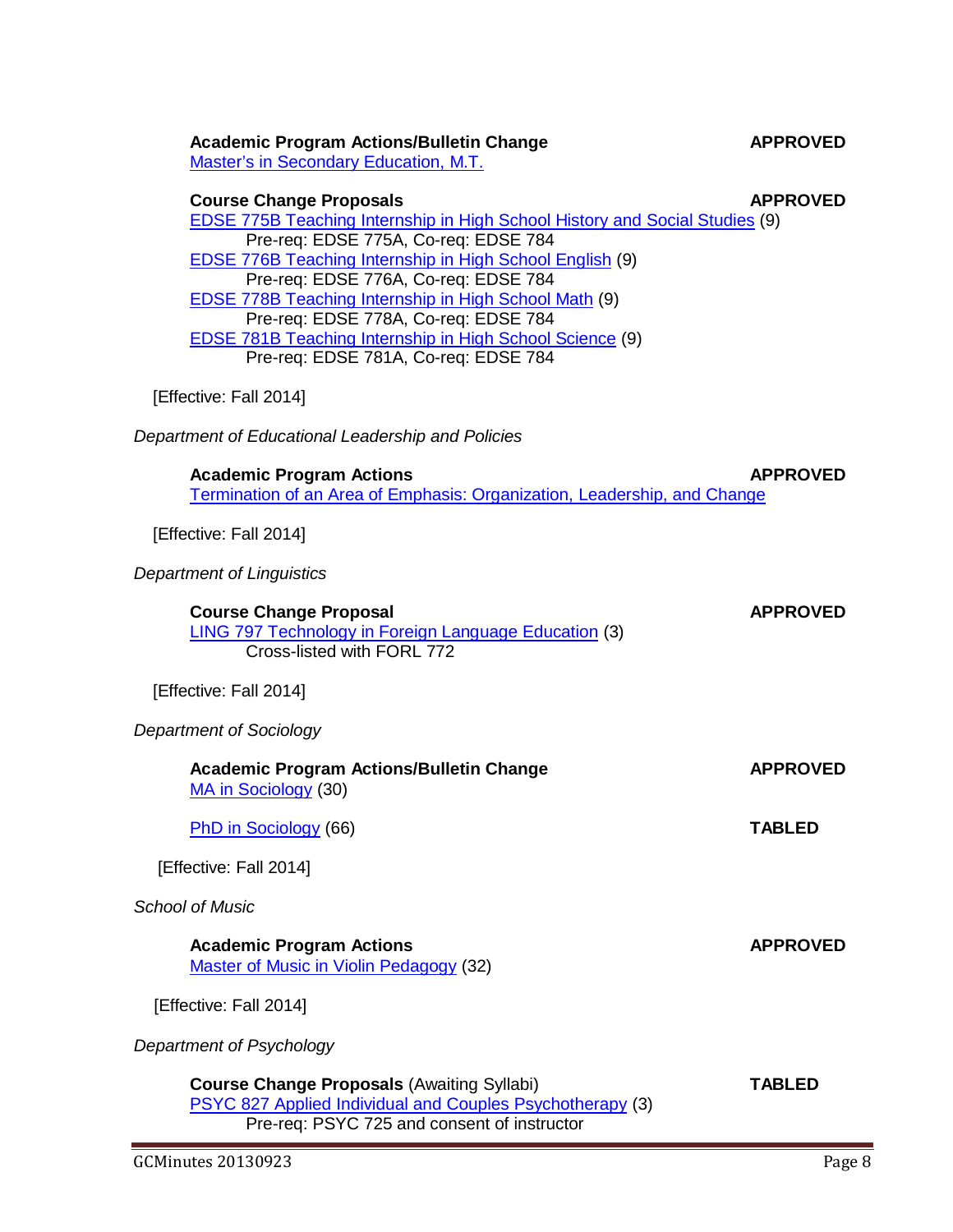**Course Change Proposals** (Awaiting Syllabi) **APPROVED** PSYC 835 Advanced [Psychotherapy](http://gradschool.sc.edu/facstaff/gradcouncil/2013/PSYC%20835%20CCP%207-30-13_Redacted.pdf) Practicum (1-3) Pre-req: PSYC 827 or 830 and consent of instructor

[Effective: Fall 2014]

*School of Journalism and Mass Communications*

N**ew Course Proposals APPROVED** JOUR 747 [Independent Study](http://gradschool.sc.edu/facstaff/gradcouncil/2013/JOUR%20747%20NCP%207-30-13_Redacted.pdf) in Journalism and Mass Communications (3)

N**ew Course Proposals** (Awaiting Syllabi) **TABLED** JOUR 789 Selected Readings and [Research](http://gradschool.sc.edu/facstaff/gradcouncil/2013/JOUR%20789%20NCP%207-30-13_Redacted.pdf) (3)

[Effective: Fall 2014]

#### 12. **Report of the Petitions and Appeals Committee** (Erik Drasgow)

No report

#### 13. **Other Committee Reports**

No report

#### 14**. Old Business**

No report

#### 15. **New Business**

No report

#### 16. **Good of the Order**

No report

#### 17. **Adjournment**

The meeting adjourned at 1:45 PM.

#### **Murray Mitchell, Secretary**

cc: President Harris Pastides Vice Provost & Dean of Graduate Studies Lacy Ford Provost Michael Amiridis Deans